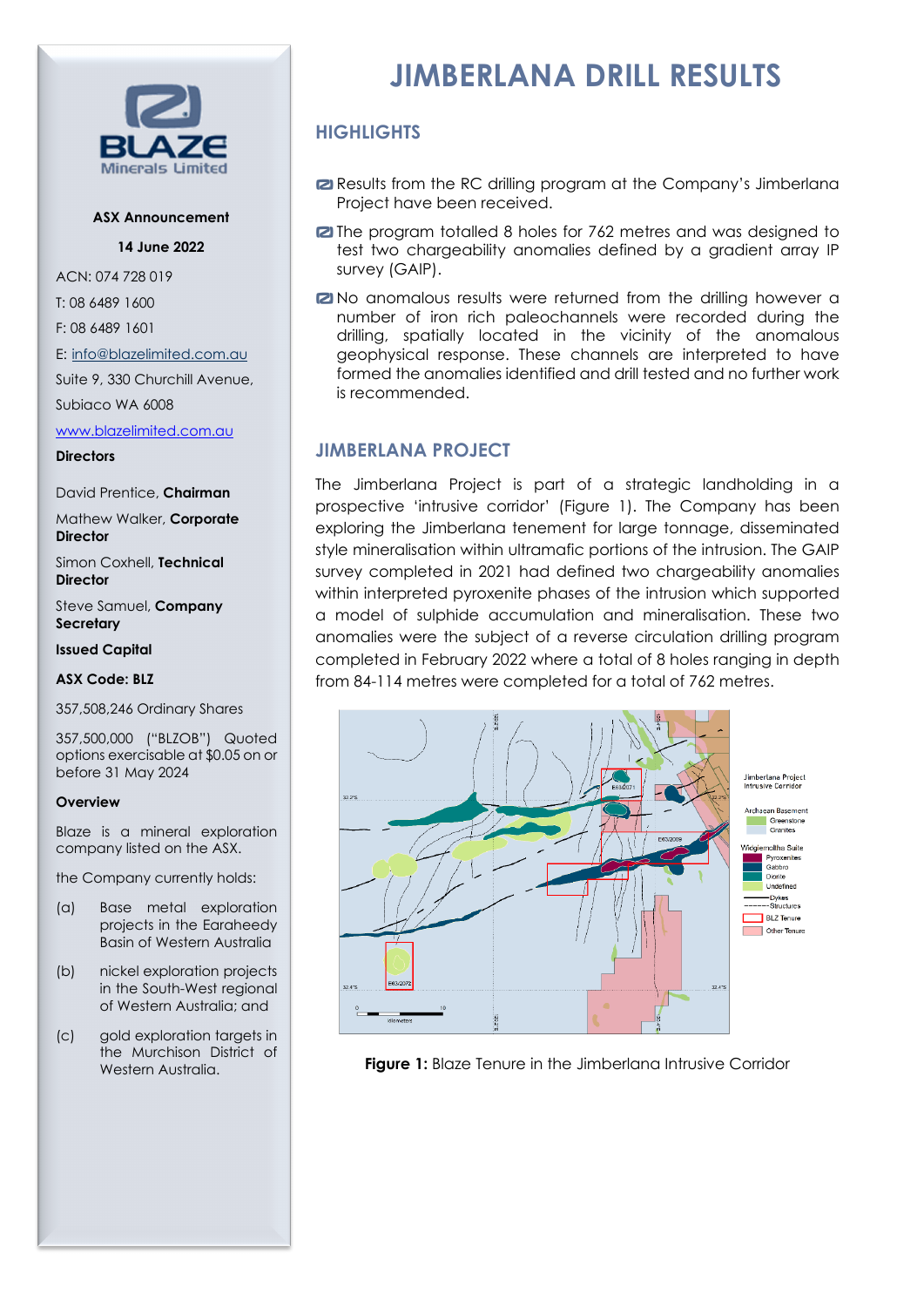The Jimberlana Norite is a sizeable differentiated mafic-ultramafic intrusion of the Widgiemooltha Suite and is known to be mineralised with nickel, copper and PGE sulphides at other areas along the dyke.

Blaze had interpreted three ultramafic 'core' intrusions on E63/2009 with the 'Eastern Core Complex' returning coincident nickel, copper and platinum group elements. The geochemistry was interpreted as a potential guide of the fertility of the Eastern Core Complex for nickel sulphide mineralisation hosted on the mafic/ultramafic contact (*Refer ASX Release dated 27 April 2021*).

Blaze previously announced the completion of a Gradient Array IP survey over the western half of the Eastern Core Complex that had detected the presence of possible disseminated sulphide accumulations (*Refer ASX Release dated 19 May 2021*). The results showed a dyke-parallel moderately chargeable zone associated with a low-magnetic phase of the intrusion (Figure 2).



**Figure 2:** Chargeability image and interpretation from GAIP grid over magnetic image illustrating the location of the RC holes drilled.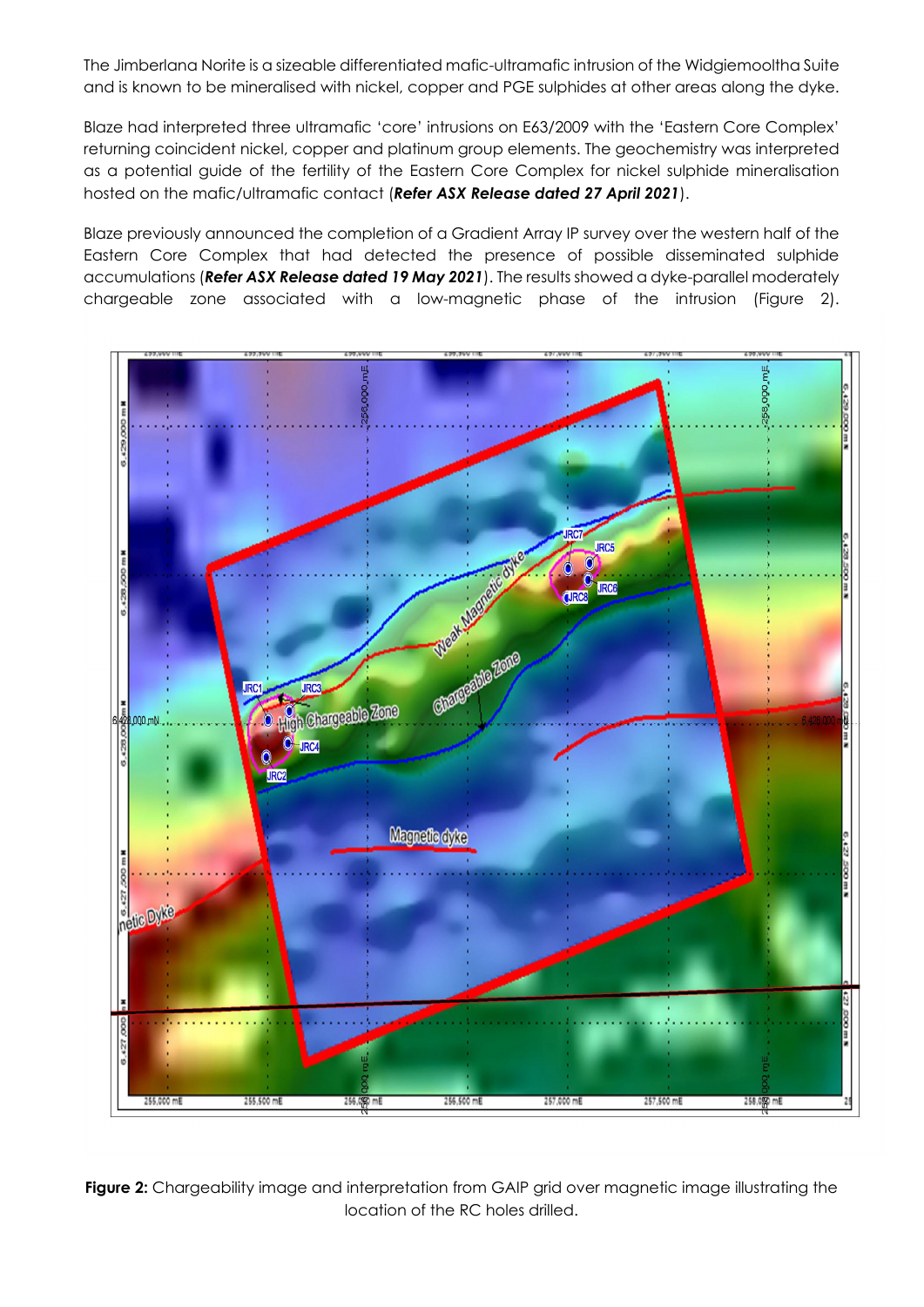| Hole             | East   | <b>North</b> | <b>Nom RL</b> | Azim | <b>Dip</b> | Depth |
|------------------|--------|--------------|---------------|------|------------|-------|
| JRC1             | 255504 | 6428015      | 500           | 360  | -70        | 96    |
| JRC <sub>2</sub> | 255495 | 6427890      | 500           | 360  | $-70$      | 108   |
| JRC3             | 255610 | 6428044      | 500           | 360  | $-70$      | 102   |
| JRC4             | 255603 | 6427937      | 500           | 360  | $-70$      | 114   |
| JRC5             | 257111 | 6428540      | 500           | 360  | $-70$      | 84    |
| JRC6             | 257103 | 6428485      | 500           | 360  | $-70$      | 84    |
| JRC7             | 257003 | 6428522      | 500           | 360  | $-70$      | 90    |
| JRC8             | 256997 | 6428424      | 500           | 360  | $-70$      | 84    |

## Table 1: Drill Hole Collar Details

This announcement has been authorised by the Board of Blaze Minerals Limited.

*For, and on behalf of, the Board of the Company*

Mathew Walker **Director Blaze Minerals Limited** 

## **- ENDS –**

## **Future matters**

This ASX Release contains reference to certain intentions, expectations, future plans, strategy and prospects of the Company. Those intentions, expectations, future plans, strategy and prospects may or may not be achieved. They are based on certain assumptions, which may not be met or on which views may differ and may be affected by known and unknown risks. The performance and operations of the Company may be influenced by a number of factors, many of which are outside the control of the Company. No representation or warranty, express or implied, is made by the Company, or any of its directors, officers, employees, advisers or agents that any intentions, expectations or plans will be achieved either totally or partially or that any particular rate of return will be achieved. Given the risks and uncertainties that may cause the Company's actual future results, performance or achievements to be materially different from those expected, planned or intended, recipients should not place undue reliance on these intentions, expectations, future plans, strategy and prospects. The Company does not warrant or represent that the actual results, performance or achievements will be as expected, planned or intended.

## **Competent Person's Statement**

The information in this announcement that relates to Exploration Results is based on and fairly represents information and supporting documentation prepared by Mr Simon Coxhell. Mr Coxhell is a technical director for Blaze and a member of the Australian Institute of Mining and Metallurgy. Mr Coxhell has sufficient experience relevant to the styles of mineralisation and types of deposits which are covered in this announcement and to the activity which they are undertaking to qualify as a Competent Person as defined in the 2012 edition of the 'Australasian Code for Reporting of Exploration Results, Mineral Resources and Ore Reserves' ("JORC Code"). Mr Coxhell consents to the inclusion in this announcement of the matters based on his information in the form and context in which it appears.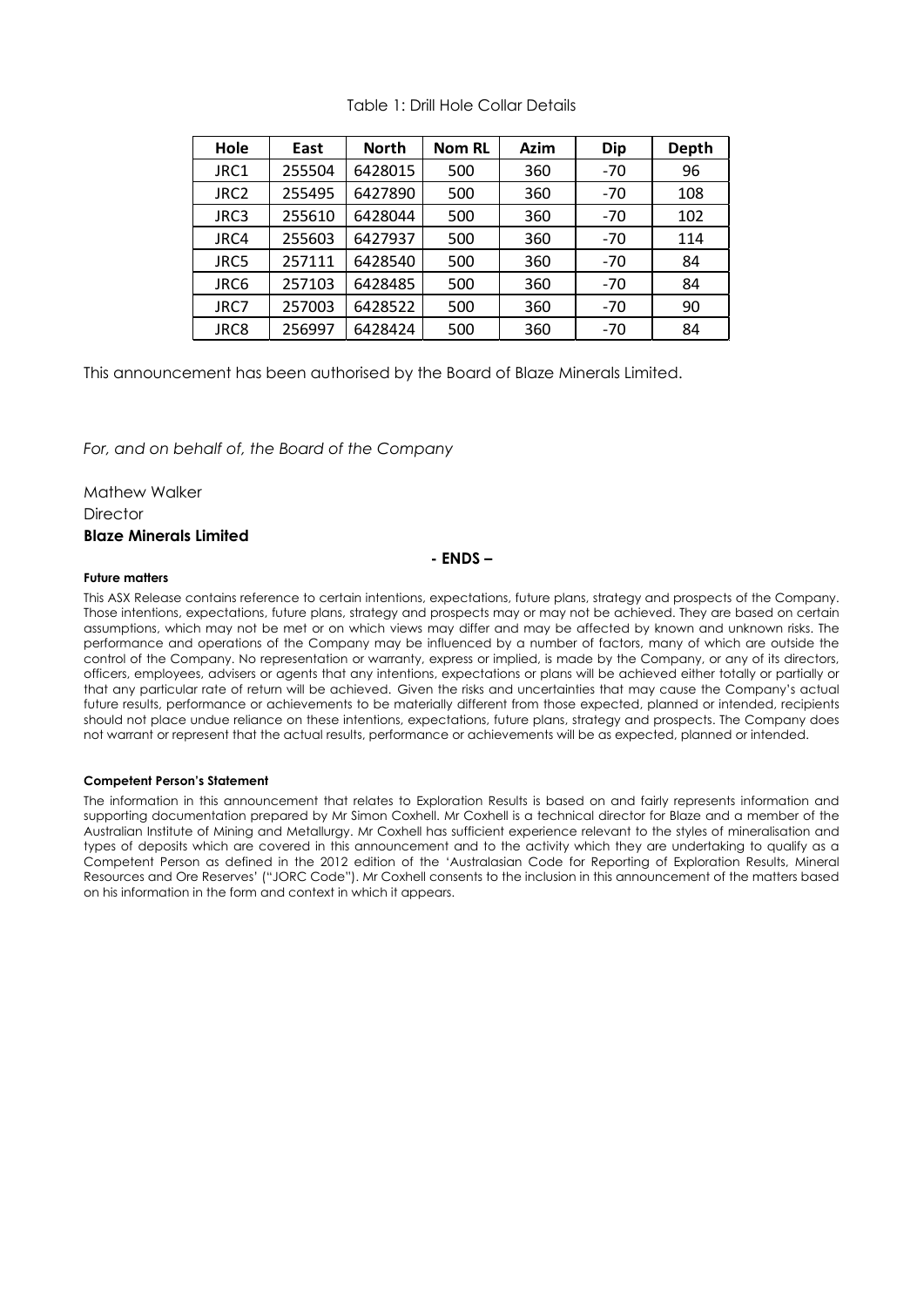# **JORC CODE, 2012 EDITION – TABLE 1**

# **Section 1 sampling techniques and data**

*Criteria in this section apply to all succeeding sections.*

| Criteria               | <b>JORC Code explanation</b>                                                                                                                                                                                                                                                                                                                                                                                                                                                                                                                                                                                                                                                                                                                                                                                                                                                                                                                                                                                                                                                                                                                                 | Commentary                                                                                                                                                                                                                                                                                                                                                                                                                                                                                                     |
|------------------------|--------------------------------------------------------------------------------------------------------------------------------------------------------------------------------------------------------------------------------------------------------------------------------------------------------------------------------------------------------------------------------------------------------------------------------------------------------------------------------------------------------------------------------------------------------------------------------------------------------------------------------------------------------------------------------------------------------------------------------------------------------------------------------------------------------------------------------------------------------------------------------------------------------------------------------------------------------------------------------------------------------------------------------------------------------------------------------------------------------------------------------------------------------------|----------------------------------------------------------------------------------------------------------------------------------------------------------------------------------------------------------------------------------------------------------------------------------------------------------------------------------------------------------------------------------------------------------------------------------------------------------------------------------------------------------------|
| Sampling<br>techniques | Nature and quality of sampling (e.g.<br>cut channels, random chips, or<br>specific specialised industry standard<br>measurement tools appropriate to<br>the minerals under investigation, such<br>as down hole gamma sondes, or<br>handheld XRF instruments, etc).<br>These examples should not be taken<br>as limiting the broad meaning of<br>sampling.<br>Include reference to measures taken<br>to ensure sample representivity and<br>the appropriate calibration of any<br>measurement tools or systems used.<br>Aspects of the determination of<br>mineralisation that are Material to<br>the Public Report.<br>In cases where 'industry standard'<br>$\bullet$<br>work has been done this would be<br>relatively simple (e.g. 'reverse<br>circulation drilling was used to obtain<br>1 m samples from which 3 kg was<br>pulverised to produce a 30 g charge<br>for fire assay'). In other cases, more<br>explanation may be required, such<br>as where there is coarse gold that<br>has inherent sampling problems.<br>Unusual commodities or<br>mineralisation types (e.g. submarine<br>nodules) may warrant disclosure of<br>detailed information. | Reverse circulation drill samples<br>All material from each metre was<br>sampled via<br>conical splitter into<br>sample bags for RC<br>Drill sampling was undertaken via 4<br>$\bullet$<br>metre composite samples in areas with<br>no visual mineralization, and single<br>sampling<br>metre<br>cone<br>split<br>in<br>mineralized intervals<br>Single metre sampling of all RC holes at<br>$\bullet$<br>Jimberlana was undertaken<br>via<br>bagged 12.5% conical split fractions<br>taken from the drill rig |
| Drilling techniques    | Drill type (e.g. core, reverse<br>circulation, open-hole hammer,<br>rotary air blast, auger, Bangka, sonic,<br>etc) and details (e.g. core diameter,<br>triple or standard tube, depth of<br>diamond tails, face-sampling bit or<br>other type, whether core is oriented<br>and if so, by what method, etc).                                                                                                                                                                                                                                                                                                                                                                                                                                                                                                                                                                                                                                                                                                                                                                                                                                                 | Drilling at Jimberlana was undertaken<br>$\bullet$<br>with a slimline reverse circulation drill rig<br>using a face-sampling hammer bit,<br>fitted with a 350 psi, 950 CFM air<br>compressor.                                                                                                                                                                                                                                                                                                                  |
| Drill sample recovery  | Method of recording and assessing<br>core and chip sample recoveries<br>and results assessed.<br>Measures taken to maximise sample<br>recovery and ensure representative<br>nature of the samples.<br>Whether a relationship exists<br>between sample recovery and<br>grade and whether sample bias may<br>have occurred due to preferential<br>loss/gain of fine/coarse material.                                                                                                                                                                                                                                                                                                                                                                                                                                                                                                                                                                                                                                                                                                                                                                           | Drilling recoveries were good (95%)<br>$\bullet$<br>Sample recovery was qualitatively<br>logged for all<br>metre intervals with<br>recovery, moisture and contamination<br>noted where present<br>Sample recovery was maximized via<br>$\bullet$<br>drilling of dry samples, at high air pressure<br>No relationship between grade and<br>$\bullet$<br>samplerecovery can be established at<br>this time                                                                                                       |
| Logging                | Whether core and chip samples<br>$\bullet$<br>have been geologically and<br>geotechnically logged to a level of<br>detail to support appropriate Mineral<br>Resource estimation, mining studies<br>and metallurgical studies.<br>Whether logging is qualitative or<br>quantitative in nature. Core (or<br>costean, channel, etc) photography.<br>The total length and percentage of<br>the relevant intersections logged.                                                                                                                                                                                                                                                                                                                                                                                                                                                                                                                                                                                                                                                                                                                                    | RC drilling is logged qualitatively by the<br>$\bullet$<br>on-site geologist from drill chip samples<br>taken every metre<br>Logging is undertaken on geology,<br>$\bullet$<br>alteration,<br>veining,<br>sulphides<br>and<br>shearing. Logging of vein and sulphide<br>percentages is semi-quantitative<br>All drill metres are logged                                                                                                                                                                        |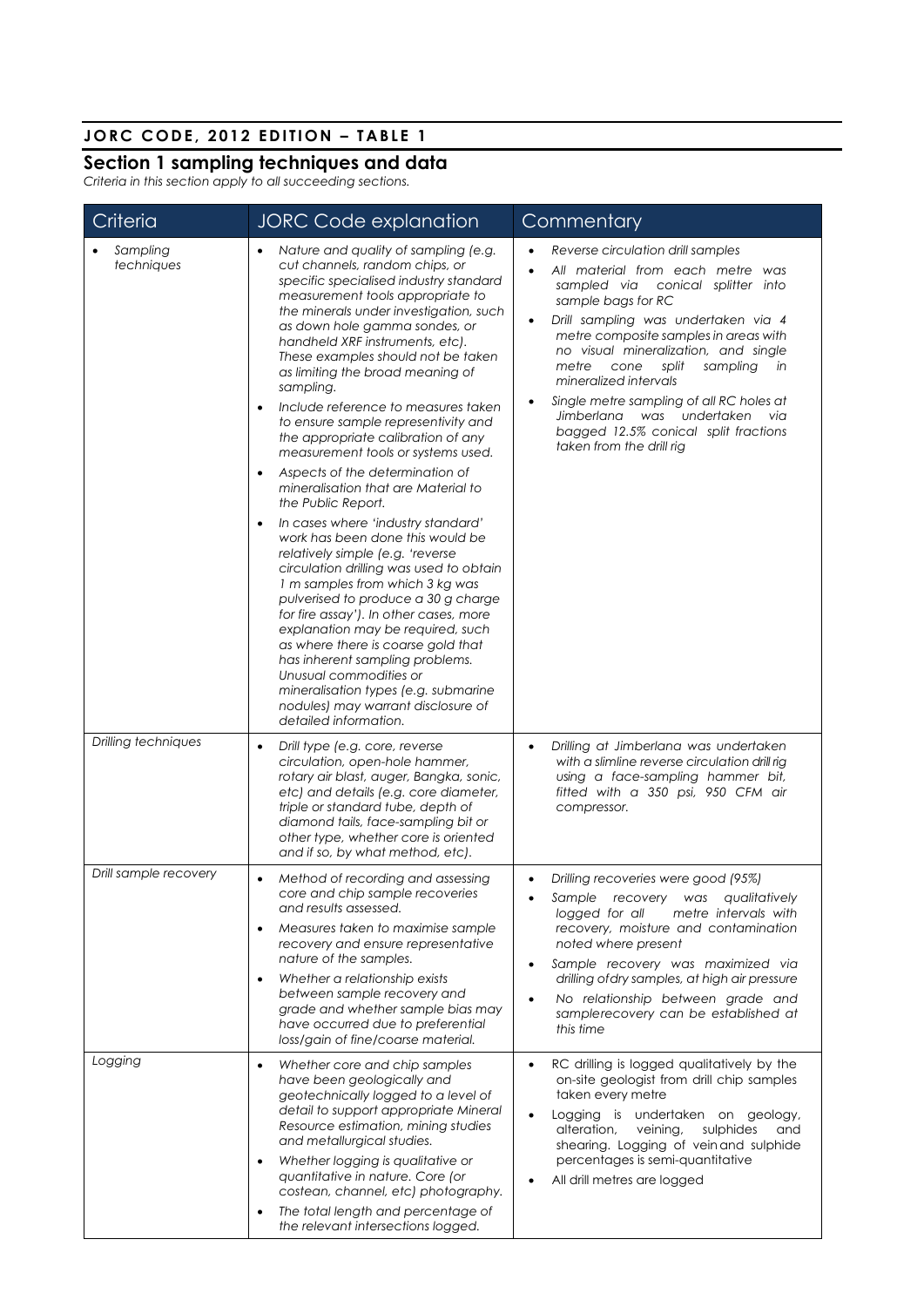| Criteria                                             | <b>JORC Code explanation</b>                                                                                                                                                                                                                                                                                                                                                                                                                                                                                                                                                                                                                                                                                                                                                    | Commentary                                                                                                                                                                                                                                                                                                                                                                                                                                                                                                                                                                                           |  |  |
|------------------------------------------------------|---------------------------------------------------------------------------------------------------------------------------------------------------------------------------------------------------------------------------------------------------------------------------------------------------------------------------------------------------------------------------------------------------------------------------------------------------------------------------------------------------------------------------------------------------------------------------------------------------------------------------------------------------------------------------------------------------------------------------------------------------------------------------------|------------------------------------------------------------------------------------------------------------------------------------------------------------------------------------------------------------------------------------------------------------------------------------------------------------------------------------------------------------------------------------------------------------------------------------------------------------------------------------------------------------------------------------------------------------------------------------------------------|--|--|
| Sub-sampling<br>techniques and<br>sample preparation | If core, whether cut or sawn and<br>$\bullet$<br>whether quarter, half or all core<br>taken.<br>If non-core, whether riffled, tube<br>$\bullet$<br>sampled, rotary split, etc and<br>whether sampled wet or dry.<br>For all sample types, the nature,<br>$\bullet$<br>quality and appropriateness of the<br>sample preparation technique.<br>Quality control procedures adopted<br>٠<br>for all sub-sampling stages to<br>maximise representivity of samples.<br>Measures taken to ensure that the<br>$\bullet$<br>sampling is representative of the in-<br>situ material collected, including for<br>instance results for field<br>duplicate/second-half sampling.<br>Whether sample sizes are<br>$\bullet$<br>appropriate to the grain size of the<br>material being sampled. | Composite samples were taken via<br>$\bullet$<br>scooping of 4 single metre samples to<br>achieve 2-4k g sample weight<br>Single metre RC samples were split on the<br>rig using a conical splitter into calico<br>bags which is the most repeatable<br>splitting method for RC chip samples<br>Care was taken to maintain dry samples,<br>$\bullet$<br>and any moist or wet samples were<br>noted in the field<br>20 <sup>th</sup> samples were field duplicated to<br>$\bullet$<br>control forsampling biases in the field.<br>This was via takinga second conical split<br>replicate off the rig. |  |  |
| Quality of assay<br>data and laboratory<br>tests     | The nature, quality and<br>$\bullet$<br>appropriateness of the assaying and<br>laboratory procedures used and<br>whether the technique is considered<br>partial or total.<br>For geophysical tools, spectrometers,<br>handheld XRF instruments, etc, the<br>parameters used in determining the<br>analysis including instrument make<br>and model, reading times,<br>calibrations factors applied and their<br>derivation, etc.<br>Nature of quality control procedures<br>adopted (e.g. standards, blanks,<br>duplicates, external laboratory<br>checks) and whether acceptable<br>levels of accuracy (i.e. lack of bias)<br>and precision have been<br>established.                                                                                                           | Jimberlana RC drill samplesare analysed<br>$\bullet$<br>by 48 element 4 acid digest<br>Laboratory standards, duplicates and<br>blanks were in addition to the company<br>QAQC samples<br>QAQC for<br>all<br>batches<br>were<br>$\bullet$<br>inspected<br>and<br>classified<br>as<br>acceptable                                                                                                                                                                                                                                                                                                       |  |  |
| Verification of<br>sampling and<br>assaying          | The verification of significant<br>intersections by either independent<br>or alternative company personnel.<br>The use of twinned holes.<br>$\bullet$<br>Documentation of primary data,<br>$\bullet$<br>data entry procedures, data<br>verification, data storage (physical<br>and electronic) protocols.<br>Discuss any adjustment to assay<br>$\bullet$<br>data.                                                                                                                                                                                                                                                                                                                                                                                                              | Samples were recorded in the field on<br>hard copy maps and notebooks and<br>locations compared to GPS data<br>Assay data is unadjusted but rounded to<br>$\bullet$<br>2decimal places.                                                                                                                                                                                                                                                                                                                                                                                                              |  |  |
| Location of data<br>points                           | Accuracy and quality of surveys used<br>$\bullet$<br>to locate drill holes (collar and down-<br>hole surveys), trenches, mine<br>workings and other locations used in<br>Mineral Resource estimation.<br>Specification of the grid system used.<br>٠<br>Quality and adequacy of<br>topographic control.                                                                                                                                                                                                                                                                                                                                                                                                                                                                         | Samples and drill holes were located in<br>$\bullet$<br>field<br>the<br>on<br>appropriate<br>aerial<br>photography and fixed with a handheld<br>Garmin GPS unit<br>Datum is MGA 1994 Zone 51 South<br>Accuracy is +/-2m and adequate                                                                                                                                                                                                                                                                                                                                                                 |  |  |
| Data spacing and<br>distribution                     | Data spacing for reporting of<br>$\bullet$<br><b>Exploration Results.</b><br>Whether the data spacing and<br>$\bullet$<br>distribution is sufficient to establish the<br>degree of geological and grade<br>continuity appropriate for the Mineral<br>Resource and Ore Reserve<br>estimation procedure(s) and<br>classifications applied.<br>Whether sample compositing has<br>٠<br>been applied.                                                                                                                                                                                                                                                                                                                                                                                | Drill sections spacing was at 100 metres<br>$\bullet$<br>along strike spread evenly over the<br>GAIP anomalies, with holes spaced at<br>100 metres along each line.                                                                                                                                                                                                                                                                                                                                                                                                                                  |  |  |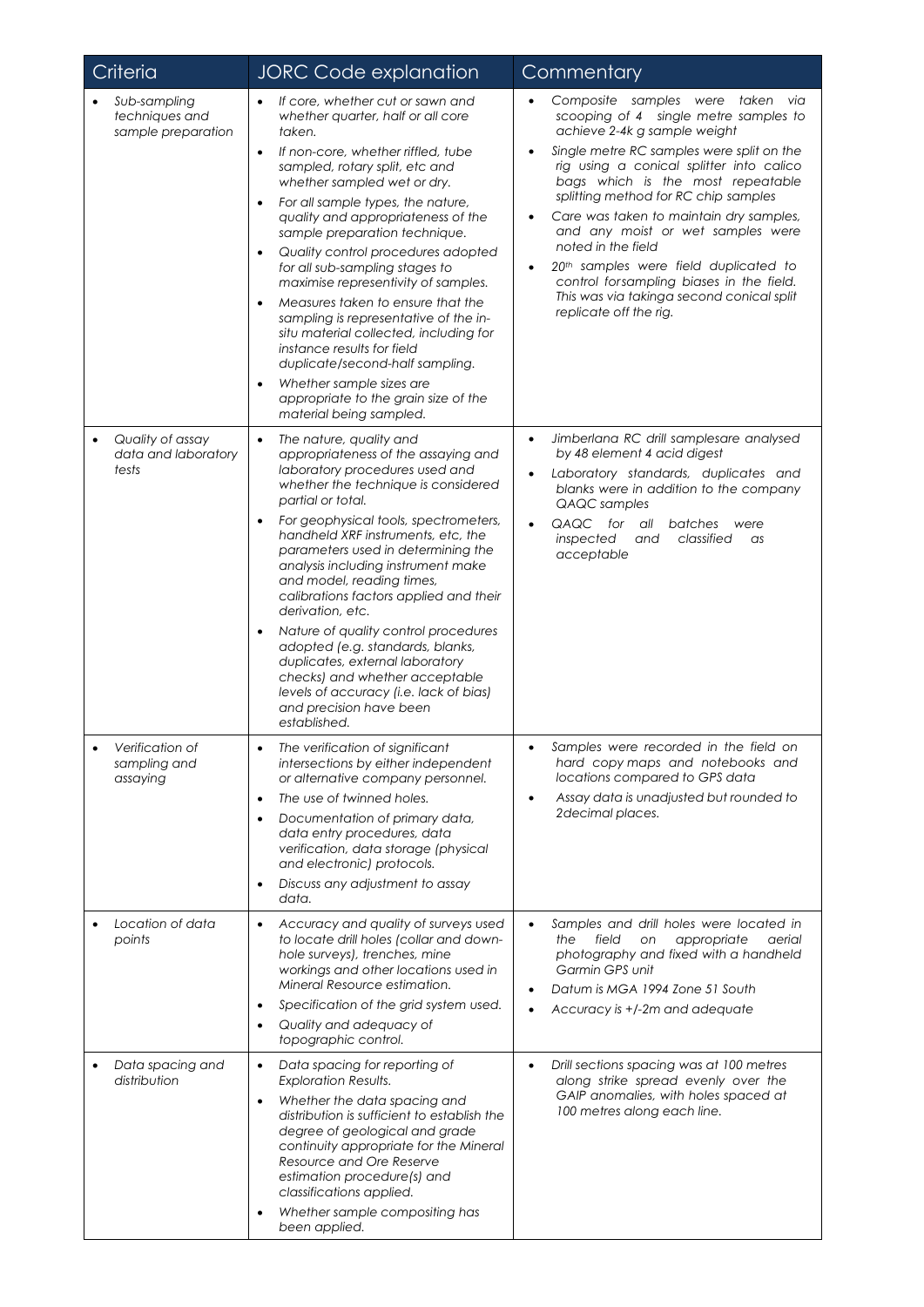| Criteria                                                      | <b>JORC Code explanation</b>                                                                                                                                                                                                                                                                                                                                                                                            | Commentary                                                                                                                                              |  |
|---------------------------------------------------------------|-------------------------------------------------------------------------------------------------------------------------------------------------------------------------------------------------------------------------------------------------------------------------------------------------------------------------------------------------------------------------------------------------------------------------|---------------------------------------------------------------------------------------------------------------------------------------------------------|--|
| Orientation of data<br>in relation to<br>geological structure | Whether the orientation of sampling<br>$\bullet$<br>achieves unbiased sampling of<br>possible structures and the extent to<br>which this is known, considering the<br>deposit type.<br>If the relationship between the drilling<br>orientation and the orientation of key<br>mineralised structures is considered<br>to have introduced a sampling bias,<br>this should be assessed and reported<br><i>if material.</i> | Drilling was orthogonal to the interpreted<br>dip of the target zones.                                                                                  |  |
| Sample security                                               | The measures taken to ensure<br>٠<br>sample security.                                                                                                                                                                                                                                                                                                                                                                   | Samples were delivered by company<br>personnel to the laboratory                                                                                        |  |
| Audits or reviews                                             | The results of any audits or reviews of<br>$\bullet$<br>sampling techniques and data.                                                                                                                                                                                                                                                                                                                                   | Review of the results has taken placed<br>with importing of collars, assays and<br>surveys into Micromine to confirm the<br>interpretation and results. |  |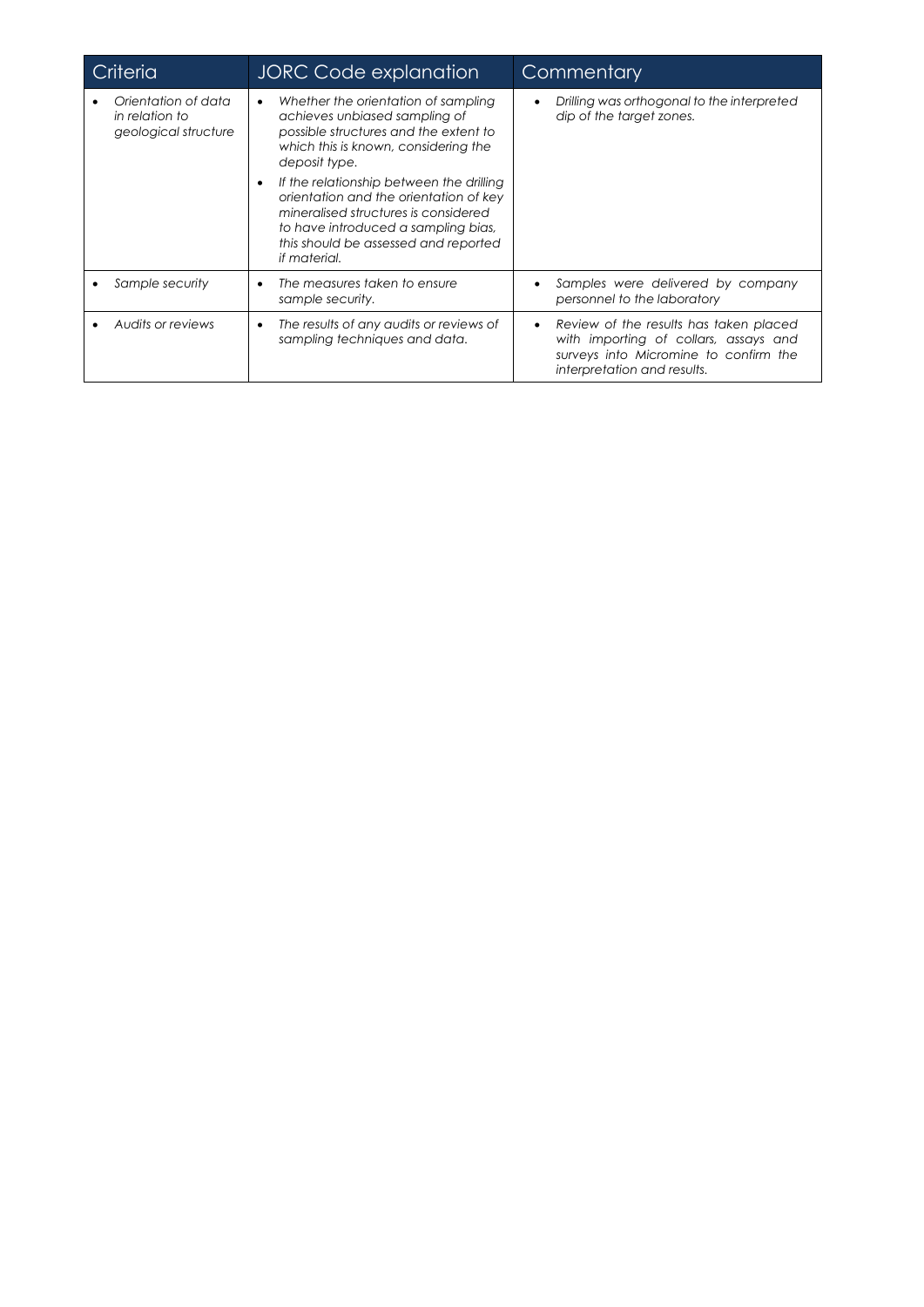# **Section 2 Reporting of Exploration Results**

*Criteria listed in the preceding section also apply to this section*

| Criteria                                         | $\bullet$                                             | <b>JORC Code explanation</b>                                                                                                                                                                                                                                                                                                                                                                                                                                                                                                                                                                                                                                                                          | $\bullet$ | Commentary                                                                                                                                                                                                                                                                              |
|--------------------------------------------------|-------------------------------------------------------|-------------------------------------------------------------------------------------------------------------------------------------------------------------------------------------------------------------------------------------------------------------------------------------------------------------------------------------------------------------------------------------------------------------------------------------------------------------------------------------------------------------------------------------------------------------------------------------------------------------------------------------------------------------------------------------------------------|-----------|-----------------------------------------------------------------------------------------------------------------------------------------------------------------------------------------------------------------------------------------------------------------------------------------|
| Mineral<br>tenement and<br>land tenure<br>status | $\bullet$<br>$\bullet$                                | Type, reference name/number, location and<br>ownership including agreements or material<br>issues with third parties such as joint ventures,<br>partnerships, overriding royalties, native title<br>interests, historical sites, wilderness or national<br>park and environmental settings.<br>The security of the tenure held at the time of<br>reporting along with any known impediments<br>to obtaining a licence to operate in the area.                                                                                                                                                                                                                                                         |           | • E63/2009 is 100% owned by Blaze.                                                                                                                                                                                                                                                      |
| Exploration<br>done by other<br>parties          | $\bullet$                                             | Acknowledgment and appraisal of<br>exploration by other parties.                                                                                                                                                                                                                                                                                                                                                                                                                                                                                                                                                                                                                                      |           | Exploration is detailed in WAMEX reports,<br>largely completed by Ausquest between<br>2012-2016., with key reports being<br>A110756                                                                                                                                                     |
| Geology                                          | $\bullet$                                             | Deposit type, geological setting and style of<br>mineralisation.                                                                                                                                                                                                                                                                                                                                                                                                                                                                                                                                                                                                                                      |           | Proterozoic mafic to ultramafic dykes<br>intruding the Archean bedrock.                                                                                                                                                                                                                 |
| Drill hole<br><i>Information</i>                 | ٠<br>$\bullet$<br>$\bullet$<br>$\bullet$<br>$\bullet$ | A summary of all information material to the<br>understanding of the exploration results<br>including a tabulation of the following<br>information for all Material drill holes:<br>easting and northing of the drill hole collar<br>elevation or RL (Reduced Level - elevation<br>above sea level in metres) of the drill hole<br>collar<br>dip and azimuth of the hole<br>down hole length and interception depth<br>hole length.<br>If the exclusion of this information is justified on<br>the basis that the information is not Material<br>and this exclusion does not detract from the<br>understanding of the report, the Competent<br>Person should clearly explain why this is the<br>case. |           | Table 1 documents all drill hole collar<br>details.<br>Historical exploration activities in the<br>vicinity of the project and other<br>information is available on public<br>databases and is not reported fully<br>herein. The reader is referred to the<br>appropriate WAMEX report. |
| Data<br>aggregation<br>methods                   | $\bullet$<br>$\bullet$<br>٠                           | In reporting Exploration Results, weighting<br>averaging techniques, maximum and/or<br>minimum grade truncations (e.g. cutting of<br>high grades) and cut-off grades are usually<br>Material and should be stated.<br>Where aggregate intercepts incorporate short<br>lengths of high grade results and longer<br>lengths of low grade results, the procedure<br>used for such aggregation should be stated<br>and some typical examples of such<br>aggregations should be shown in detail.<br>The assumptions used for any reporting of<br>metal equivalent values should be clearly<br>stated.                                                                                                      |           | No anomalous results were returned<br>from the drilling<br>No metal equivalents are used.                                                                                                                                                                                               |